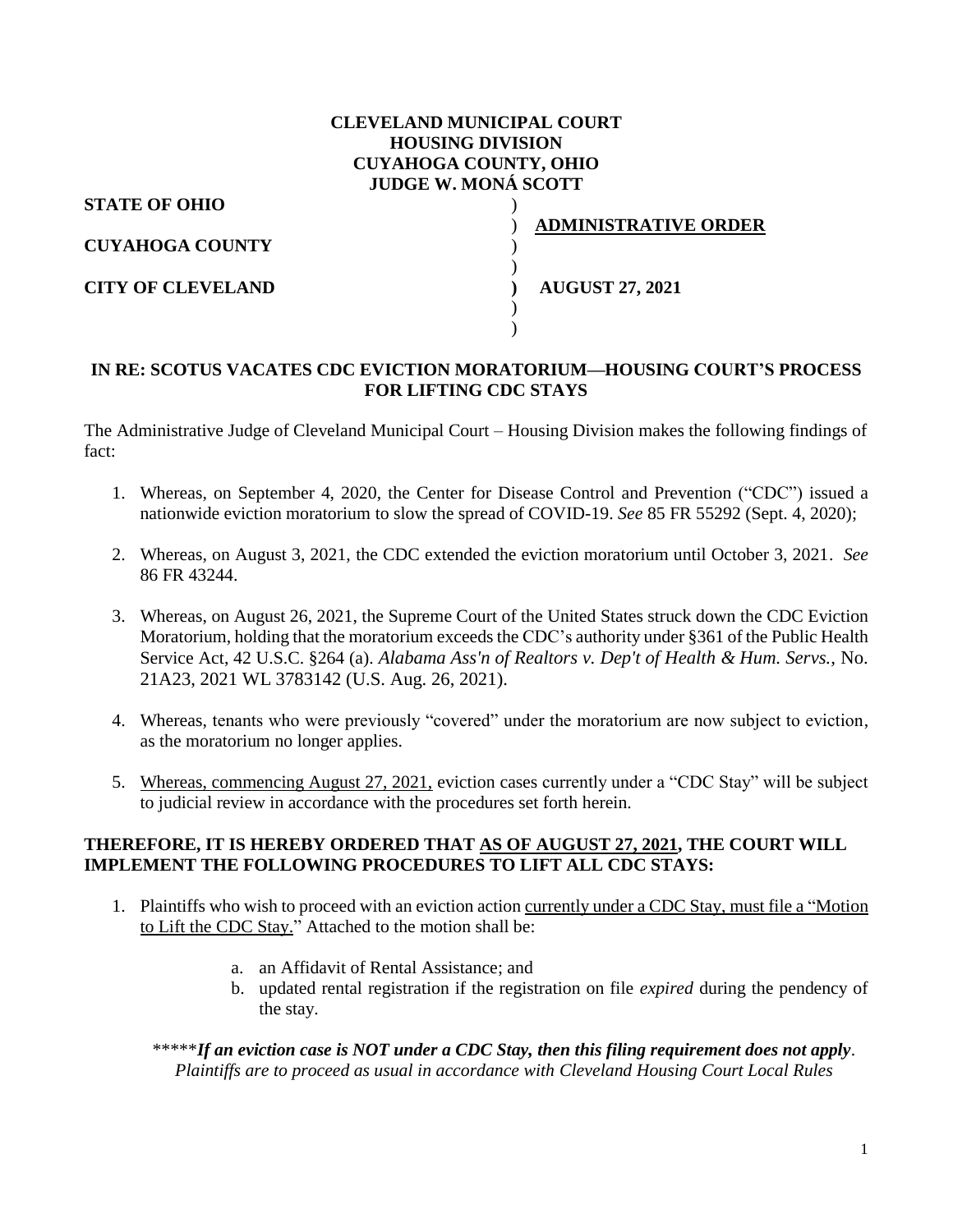[\(http://clevelandmunicipalcourt.org/docs/default-source/cleveland-housing-court/2021-journalized](http://clevelandmunicipalcourt.org/docs/default-source/cleveland-housing-court/2021-journalized-local-rules.pdf?sfvrsn=25fe413d_2)[local-rules.pdf?sfvrsn=25fe413d\\_2\)](http://clevelandmunicipalcourt.org/docs/default-source/cleveland-housing-court/2021-journalized-local-rules.pdf?sfvrsn=25fe413d_2). **\*\*\*\*\***

- 2. The Affidavit of Rental Assistance shall provide the Court a status update on the tenant's payment history during the stay and any rental assistance applications. Particularly, whether or not the plaintiff/landlord has:
	- a. received any monies from Cleveland Housing Network ("CHN"), or any other rental assistance program, since the initial filing of the complaint—include the date of acceptance and amount;
	- b. been contacted by CHN, or any other rental assistance program, to submit the landlord's required W-9 documentation;
	- c. declined or refused to accept monies from any rental assistance program—include the agency and amount refused; and
	- d. received any partial payment from the tenant during the CDC Stay—include the date of acceptance and amount.

**\*\*\*\*\****A sample motion and affidavit are attached hereto and available at* [https://clevelandmunicipalcourt.org/housingcourt/forms.](https://clevelandmunicipalcourt.org/housingcourt/forms) **\*\*\*\*\***

- 3. Once plaintiff files a Motion to Lift the CDC Stay, the Court shall determine the status of the case and enter a Magistrate's Order accordingly:
	- a. If the motion does not meet the filing requirements ( i.e., fails to include an Affidavit of Rental Assistance or updated rental registration if the registration expired during the stay), then the motion will be *denied* with the opportunity to refile;
	- b. If the motion is granted, and the Court has already determined possession (first cause), then the Court will set a virtual status hearing prior to issuing the writ; or
	- c. If the motion is granted, and the Court has not determined possession, then the Court will set a virtual first cause hearing.
- 4. All virtual CDC Hearings will be set based on the number of motions filed each week and the date of the initial eviction filing. The earlier a complaint was filed, the sooner a hearing will be set. Parties will be notified of all future hearing dates by mail and provided instructions for virtual hearings.
- 5. In the event a party does not possess a compatible device for a virtual hearing, you must appear inperson at the Justice Center, 1200 Ontario Street, Cleveland, Ohio, Courtroom 3A, at the date and time provided.

This ORDER shall remain in effect until further Order of the Court.

# **IT IS SO ORDERED.**

CLEVELAND MUNICIPAL COURT-HOUSING DIVISION

HON. W.MONA' SCOTT **ADMINISTRATIVE & HOUSING COURT JUDGE** 

<u>'31 2021</u>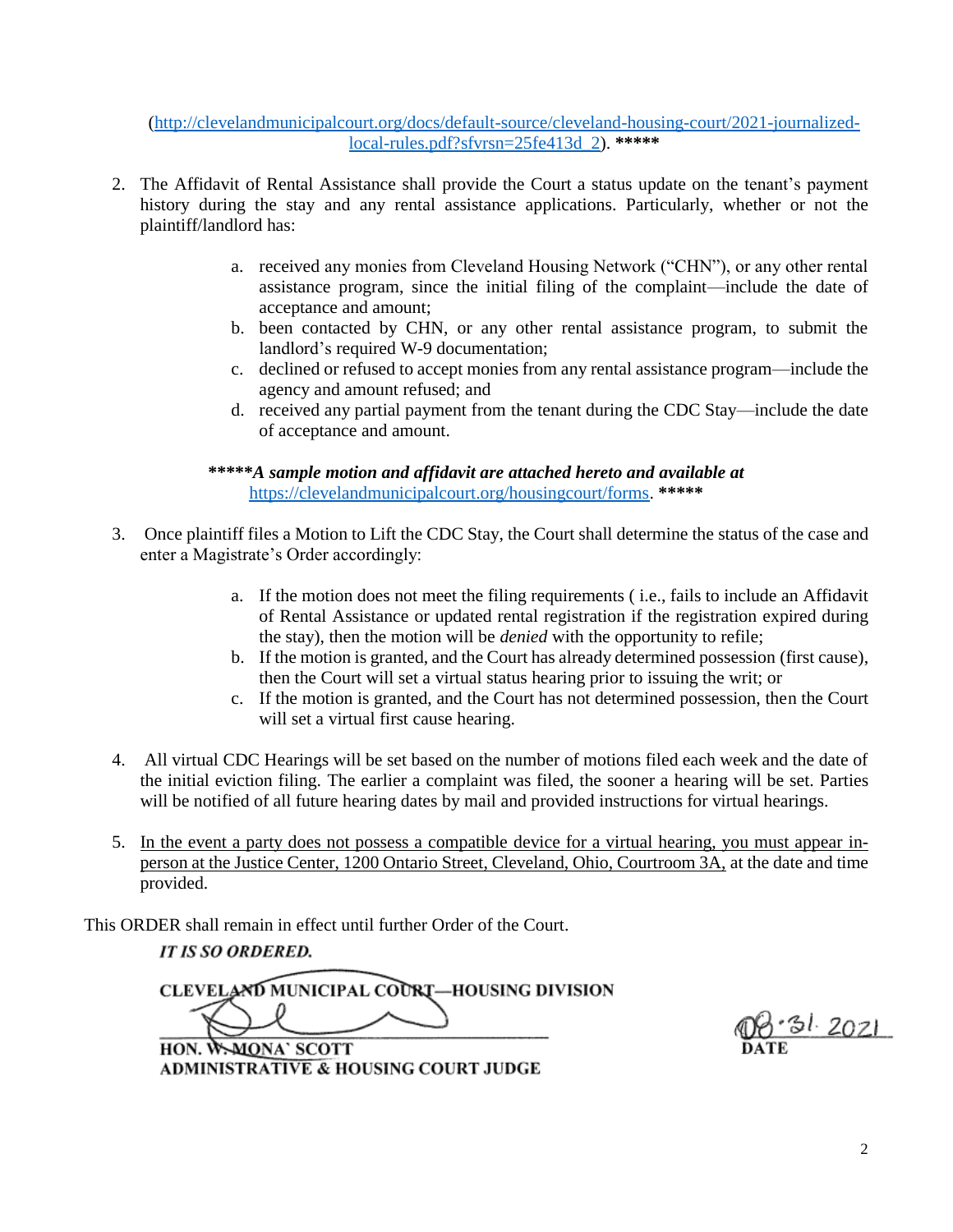#### **CLEVELAND MUNICIPAL COURT HOUSING DIVISION CUYAHOGA COUNTY, OHIO JUDGE W. MONÁ SCOTT**

|    |                  | $\ast$ |                                |
|----|------------------|--------|--------------------------------|
|    | $Plaintiff(s)$ , | $\ast$ | Case No.                       |
| V. |                  | $\ast$ |                                |
|    |                  | $\ast$ | <b>MOTION TO LIFT CDC STAY</b> |
|    | Defendant(s)     | $\ast$ |                                |
|    |                  | $\ast$ |                                |

Now comes Plaintiff\_\_\_\_\_\_\_\_\_\_\_\_\_\_\_\_\_\_\_\_\_\_\_\_, pro se, who respectfully moves this Honorable Court to lift the CDC Stay entered in the above captioned case and proceed with the eviction. The Supreme Court of the United States struck down the CDC Eviction Moratorium in *Alabama Ass'n of Realtors v. Dep't of Health & Hum. Servs*., No. 21A23, 2021 WL 3783142 (U.S. Aug. 26, 2021).

As such, Defendant(s) are no longer covered under the moratorium and have no right to possess the premises.

Attached for the Court's review is (check all that apply):

\_\_\_\_\_ an Affidavit of Rental Assistance; and

\_\_\_\_\_ an updated rental registration if the registration on file *expired* during the pendency of the CDC Stay.

Respectfully Submitted,

\_\_\_\_\_\_\_\_\_\_\_\_\_\_\_\_\_\_\_\_\_\_\_\_\_\_\_\_\_\_\_\_

\_\_\_\_\_\_\_\_\_\_\_\_\_\_\_\_\_\_\_\_\_\_\_\_\_\_\_\_\_\_\_\_

\_\_\_\_\_\_\_\_\_\_\_\_\_\_\_\_\_\_\_\_\_\_\_\_\_\_\_\_\_\_\_\_ \_\_\_\_\_\_\_\_\_\_\_\_\_\_\_\_\_\_\_\_\_\_\_\_\_\_\_\_\_\_\_\_ \_\_\_\_\_\_\_\_\_\_\_\_\_\_\_\_\_\_\_\_\_\_\_\_\_\_\_\_\_\_\_\_

(Name)

(Address)

(Phone No.)

### **SERVICE CLAUSE**

I (check one) \_\_\_\_sent a copy of this motion by regular mail (or) \_\_\_\_\_ other \_\_\_ has counsel at the address of record on  $\left( \frac{1}{2} \right)$ .

(Signature)